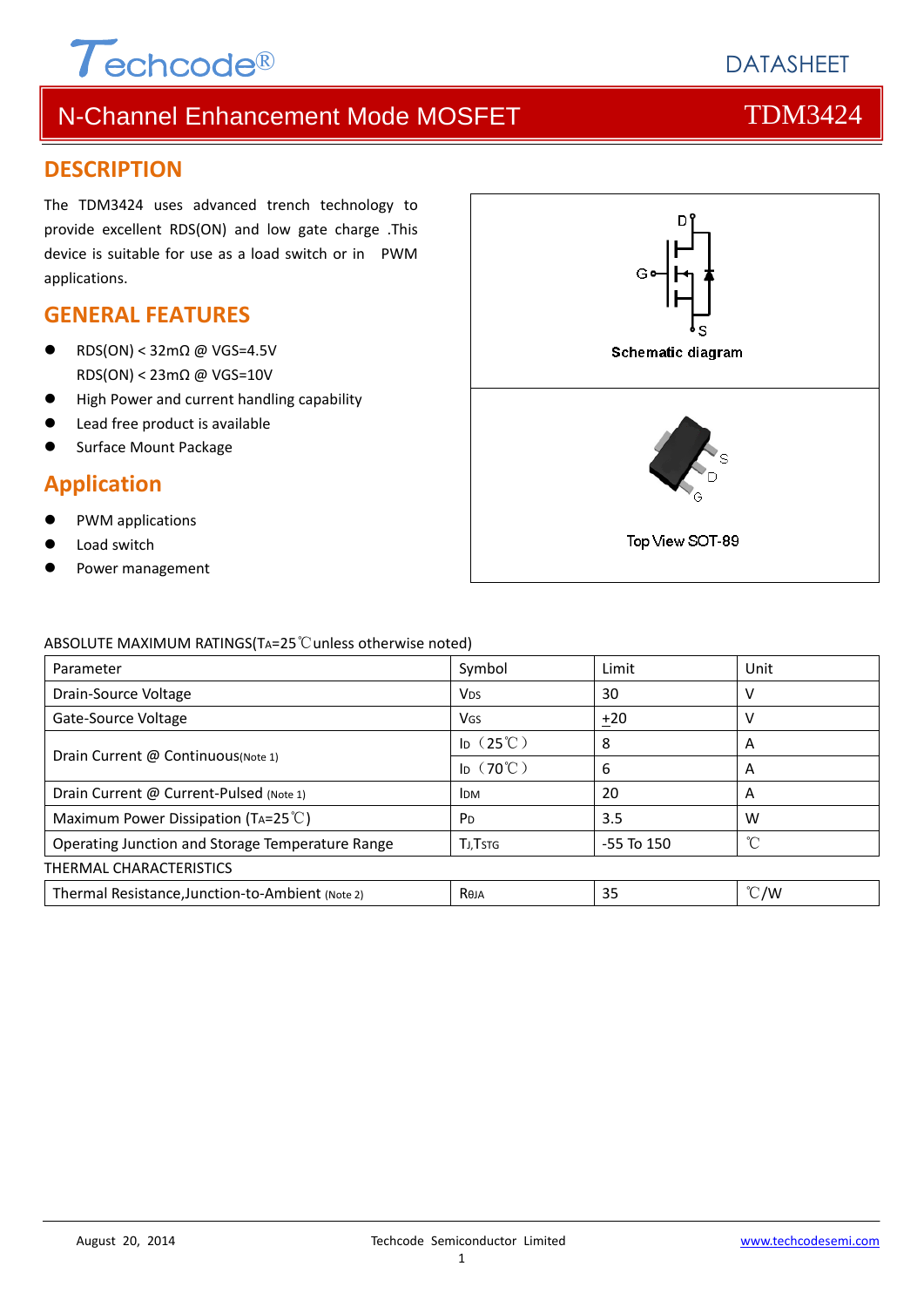

# N-Channel Enhancement Mode MOSFET THE TDM3424

## **ELECTRICAL CHARACTERISTICS (TA=25**℃**unless otherwise noted)**

| Parameter                                 | Symbol                  | Condition<br>Min                                              |  | Typ            | Max            | Unit           |  |  |  |
|-------------------------------------------|-------------------------|---------------------------------------------------------------|--|----------------|----------------|----------------|--|--|--|
| OFF CHARACTERISTICS                       |                         |                                                               |  |                |                |                |  |  |  |
| Drain-Source Breakdown Voltage            | <b>BV<sub>DSS</sub></b> | VGS=0V ID=250µA<br>30                                         |  |                |                | $\vee$         |  |  |  |
| Zero Gate Voltage Drain Current           | <b>l</b> <sub>pss</sub> | VDS=24V, VGS=0V                                               |  |                | $\mathbf{1}$   | $\mu$ A        |  |  |  |
| Gate-Body Leakage Current                 | <b>IGSS</b>             | VGS=±20V,VDS=0V                                               |  |                | ±100           | nA             |  |  |  |
| <b>ON CHARACTERISTICS (Note 3)</b>        |                         |                                                               |  |                |                |                |  |  |  |
| <b>Gate Threshold Voltage</b>             | VGS(th)                 | VDS=VGS, ID=250µA<br>1                                        |  | 1.9            | $\overline{3}$ | $\vee$         |  |  |  |
| Drain-Source On-State Resistance          | RDS(ON)                 | VGS=4.5V, ID=5A                                               |  | 26             | 32             | m <sub>O</sub> |  |  |  |
|                                           |                         | VGS=10V, ID=8A                                                |  | 20             | 23             | $m\Omega$      |  |  |  |
| DYNAMIC CHARACTERISTICS (Note4)           |                         |                                                               |  |                |                |                |  |  |  |
| Input Capacitance                         | Ciss                    | VDS=15V, VGS=0V, F=1.0MHz                                     |  | 410            |                | PF             |  |  |  |
| <b>Output Capacitance</b>                 | Coss                    |                                                               |  | 70             |                | PF             |  |  |  |
| Reverse Transfer Capacitance              | $C$ rss                 |                                                               |  | 40             |                | PF             |  |  |  |
| <b>SWITCHING CHARACTERISTICS (Note 4)</b> |                         |                                                               |  |                |                |                |  |  |  |
| Turn-on Delay Time                        | $td($ on $)$            | VDS=15V, VGS=10V, RGEN=6Ω ID=1A                               |  | 8              |                | nS             |  |  |  |
| Turn-on Rise Time                         | tr                      |                                                               |  | 9              |                | nS             |  |  |  |
| Turn-Off Delay Time                       | td(off)                 |                                                               |  | 14             |                | nS             |  |  |  |
| <b>Turn-Off Fall Time</b>                 | tf                      |                                                               |  | $\overline{4}$ |                | nS             |  |  |  |
| <b>Total Gate Charge</b>                  | Qg                      | V <sub>DS</sub> =15V,I <sub>D</sub> =8A,V <sub>GS</sub> =4.5V |  | 3.8            |                | nC             |  |  |  |
| Gate-Source Charge                        | Qgs                     |                                                               |  | 1.3            |                | nC             |  |  |  |
| Gate-Drain Charge                         | Qgd                     |                                                               |  | 1.6            |                | nC             |  |  |  |
| Body Diode Reverse Recovery Time          | Trr                     | IF=8A, dl/dt=100A/µs                                          |  | 12.8           |                | nS             |  |  |  |
| Body Diode Reverse Recovery Charge        | Qrr                     |                                                               |  | 3.8            |                | nC             |  |  |  |
| DRAIN-SOURCE DIODE CHARACTERISTICS        |                         |                                                               |  |                |                |                |  |  |  |
| Diode Forward Voltage (Note 3)            | <b>V<sub>SD</sub></b>   | VGS=0V,Is=1A                                                  |  | 0.8            | 1.1            | $\vee$         |  |  |  |

NOTES:

1. Repetitive Rating: Pulse width limited by maximum junction temperature.

2. Surface Mounted on 1in2 FR4 Board,  $t \leq 10$  sec.

3. Pulse Test: Pulse Width  $\leq 300$ μs, Duty Cycle  $\leq 2\%$ .

4. Guaranteed by design, not subject to production testing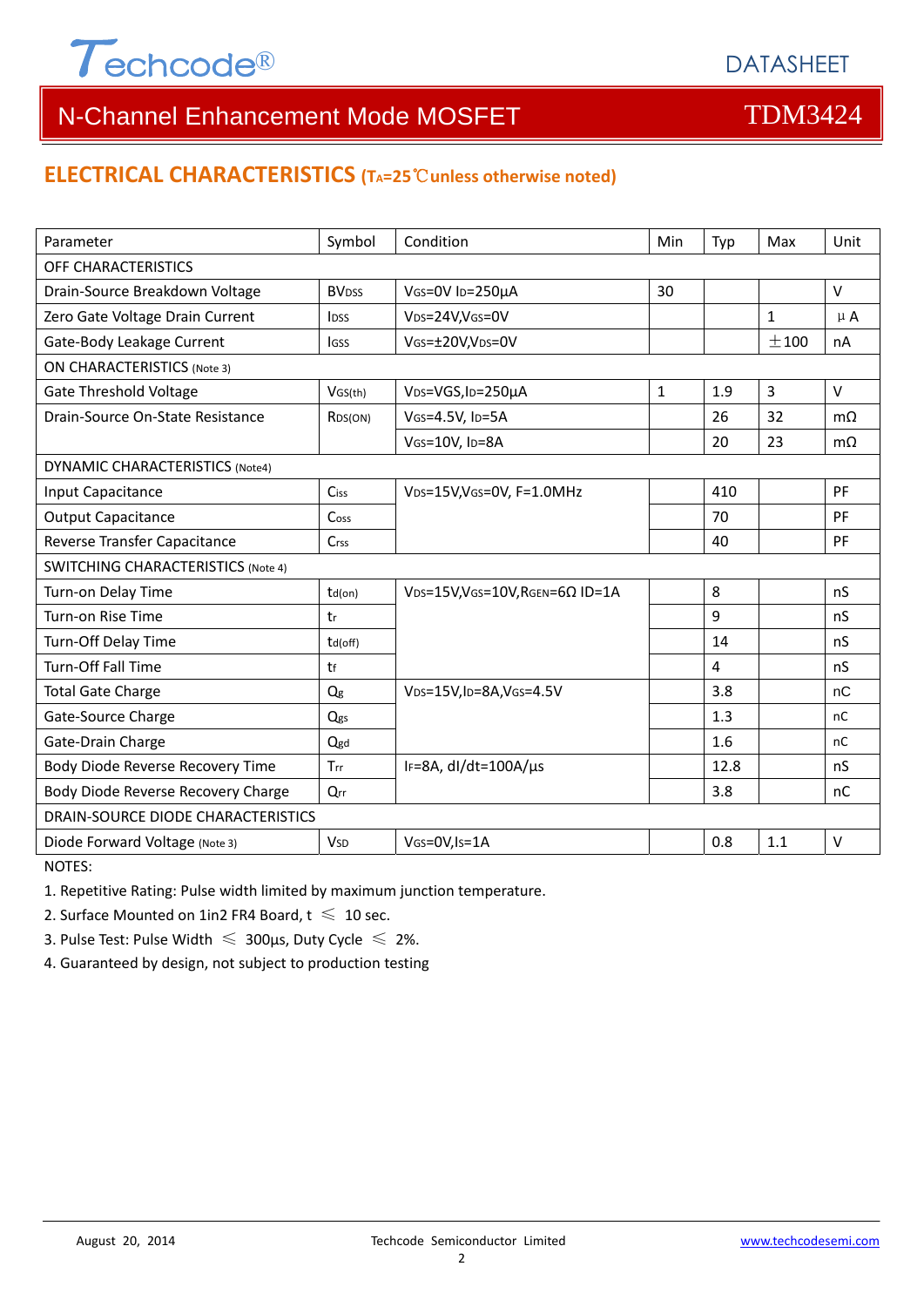

## DATASHEET

## N-Channel Enhancement Mode MOSFET THE TDM3424

## **Typical Operating Characteristics**



**Safe Operation Area** 



### **Power Dissipation**



V<sub>DS</sub> - Drain - Source Voltage (V)

### **Thermal Transient Impedance**

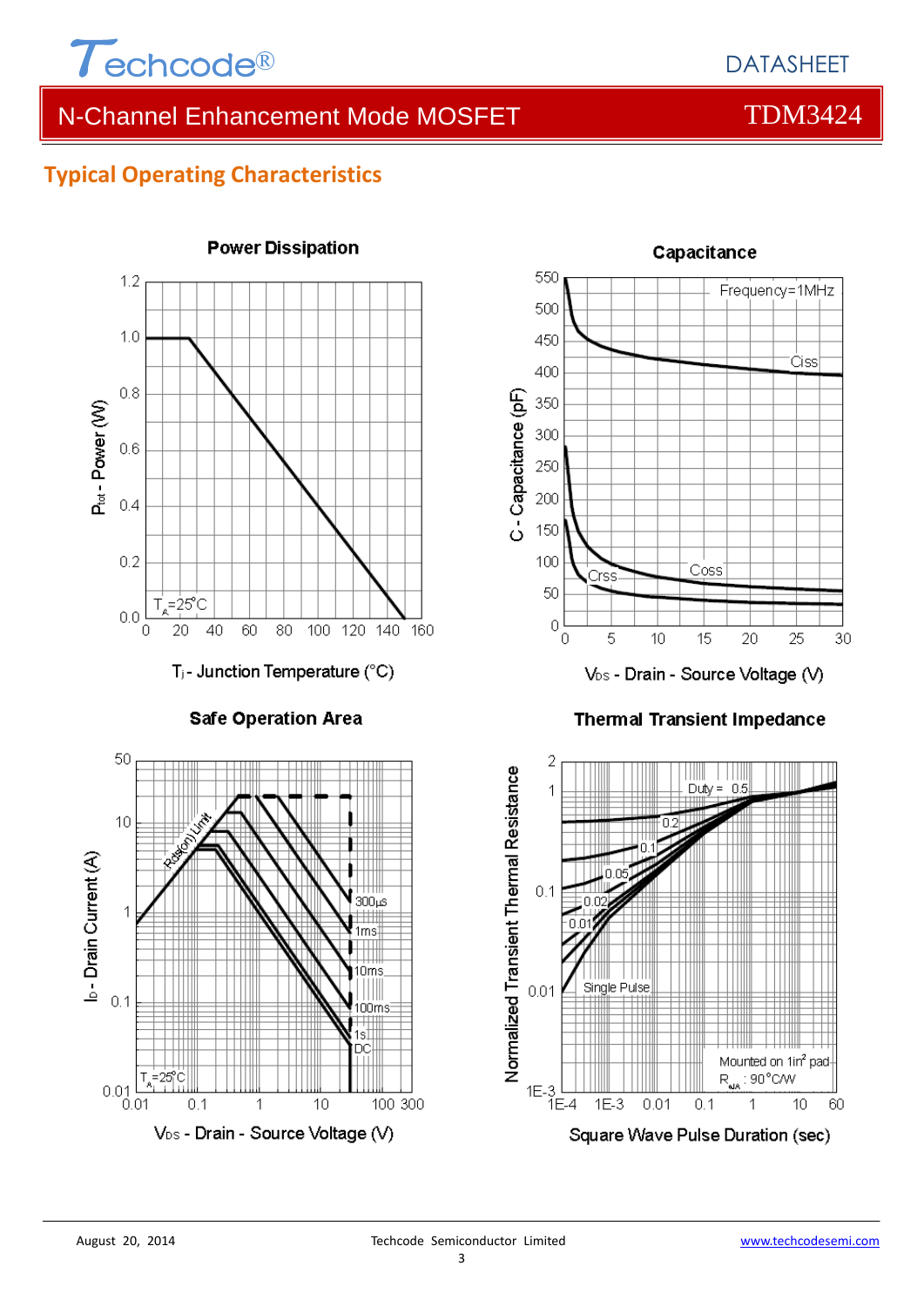

# N-Channel Enhancement Mode MOSFET TOM3424

## **Typical Operating Characteristics(Cont.)**



35 RDS(ON) - On - Resistance (mΩ) 30  $V_{gs} = 4.5V$ 25 :=10∖ 20 15  $10<sup>°</sup>$  $\overline{0}$ 12 4 8 16

40

**Drain-Source On Resistance** 



20



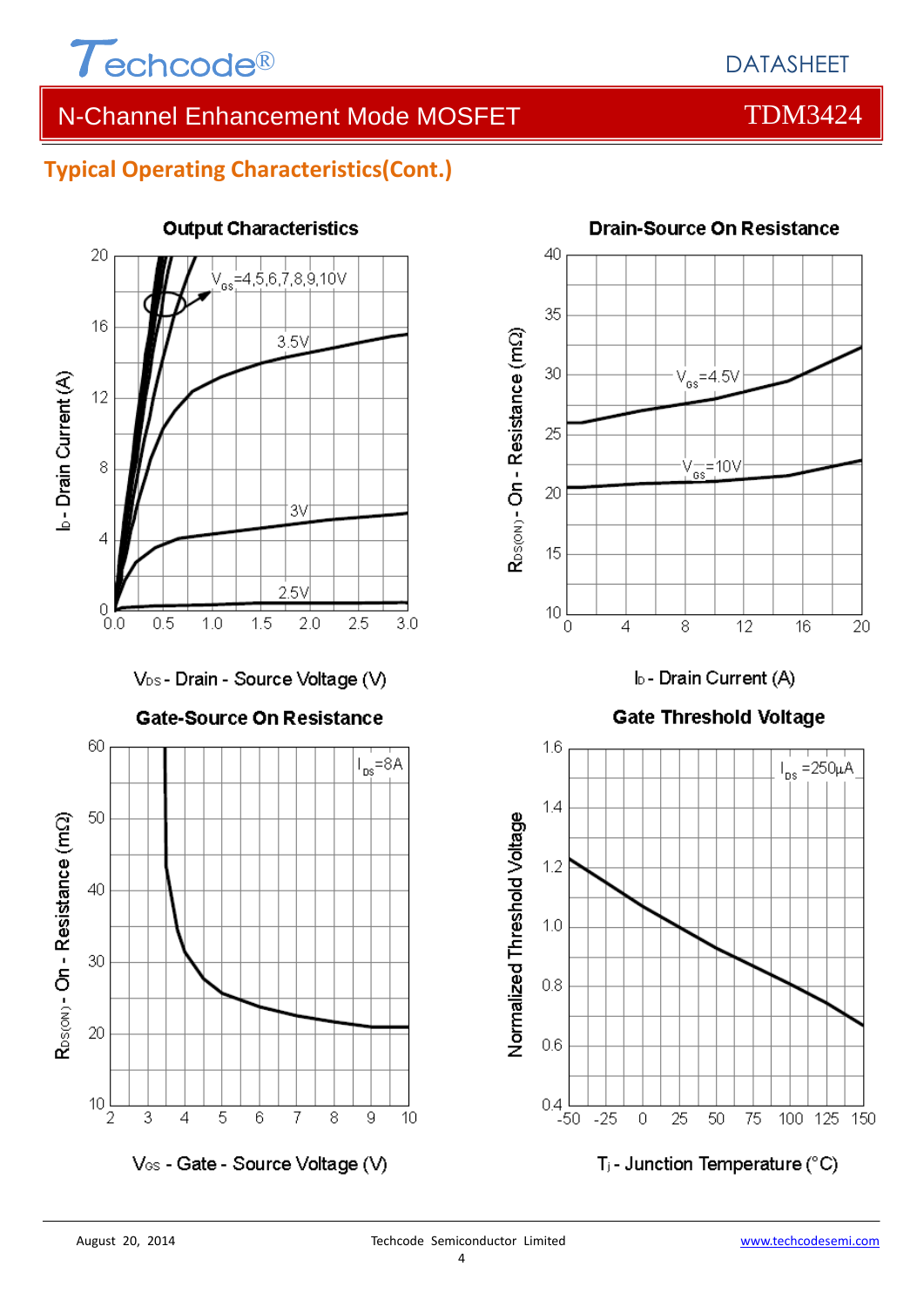

# N-Channel Enhancement Mode MOSFET THE TOM3424

## **Typical Operating Characteristics (Cont.)**



**Drain-Source On Resistance** 



**Gate Charge** 

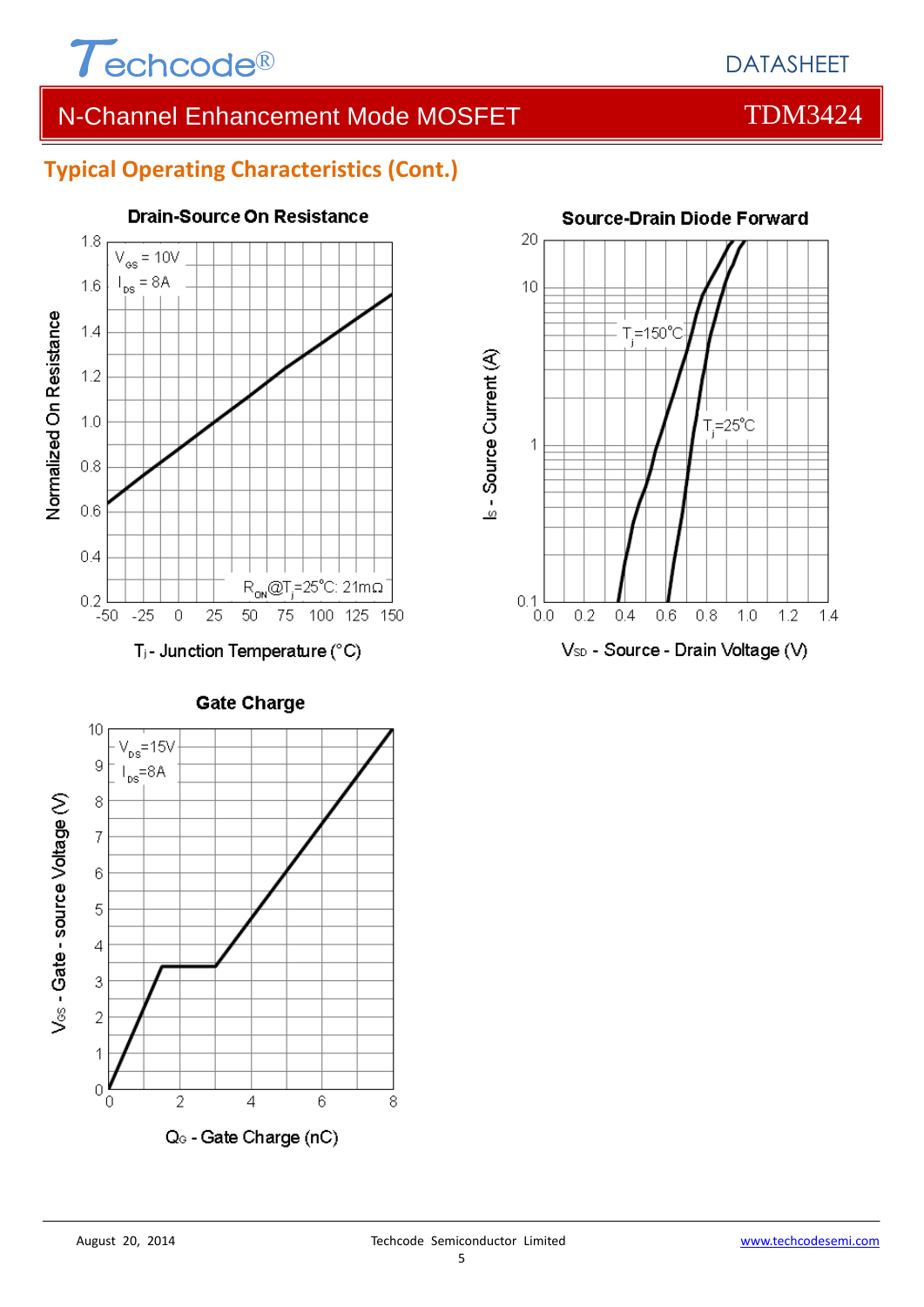

# N-Channel Enhancement Mode MOSFET THE TDM3424

# **Package Information**

### SOT89-3 Package







| 尺寸<br>标注  | 最小(mm) | 最大(mm) | 尺寸<br>标注 | 最小(mm) | 最大(m)     |
|-----------|--------|--------|----------|--------|-----------|
| n         | 4.40   | 4.60   | B3       | 0.82   | 0.83      |
| <u>A1</u> | 1.65   | 1.75   |          | 1.40   | 1.60      |
| A2        | 2.95   | 3.05   | C1       | 0.35   | 0.45      |
| A3        | 0.35   | 0.45   |          |        | 6° TYP4   |
| <u>M</u>  | 0.43   | 0.53   | θ1       | 3°     | TYP4      |
| A5        | 0.35   | 0.45   | θ2       | 6°     | TTP4      |
|           | 2.40   | 2.60   | e 3      |        | $3°$ TYP4 |
| B1        | 4.05   | 4.25   |          |        |           |
| В2        | 0.82   | 0.83   |          |        |           |

## DATASHEET